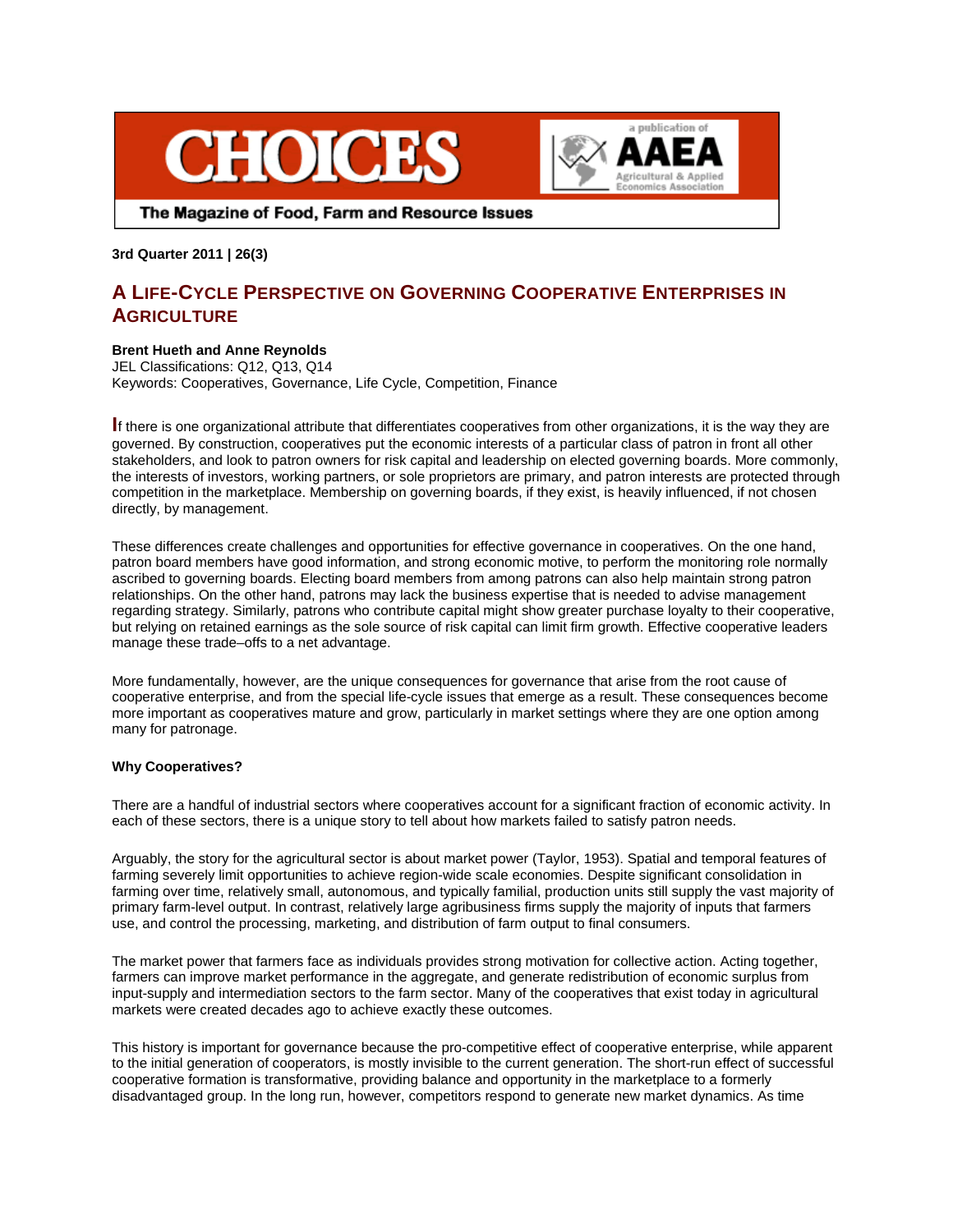passes, established cooperatives can be taken for granted and viewed as indistinguishable from their competitors in the eyes of patrons.

And yet, where would the market be without a cooperative presence? If there is any reason for using the unique governance and financial structure of a cooperative business, it is to move the market in favor of patrons. As a consequence, it is impossible to understand and communicate cooperative value without recognizing how cooperatives affect outcomes in the marketplace.

#### **Communicating Cooperative Value to Members**

Assuming that cooperatives exist in the agricultural sector to level the economic playing field for farmers, let's think for a moment about how to value a cooperative business. In doing so, it will become clear why it is so difficult to communicate value to members.

For a publicly traded company, its stock price reflects the expected discounted value of future cash flows—dividends and capital gains—to stockholders. At any given moment, equilibrium stock price reflects investor beliefs about what these cash flows will be in the future, which implicitly provides a well-informed estimate of firm value to investor owners. There is no stock price for a cooperative business, but in principle it is still possible to estimate firm value for patron owners in terms of expected discounted future cash flows.

In practice, however, if we look just at the expected discounted value of cash flows provided to patrons directly through prices and earnings—or savings—distributions, we will miss most of the value provided by a cooperative, which instead accrues indirectly through a shift in market equilibrium.

Consider the following example. A group of farmers currently purchases all of their fertilizer from ABC Farm Supply, Inc. ABC faces limited competition in the area so it charges a high price. To be concrete, let's say there are 100 farmers, and ABC currently charges \$1/unit for its fertilizer. Now imagine that half the farmers in the area form a fertilizer-purchasing cooperative. They estimate that, by hiring a manager who will purchase for them on a wholesale basis—but with direct delivery to individual farms so there is no need for investment in plant and equipment—they will acquire fertilizer at \$0.90/unit, \$0.10 cheaper than they are currently paying. If they could recruit more farmer members into their group, they could perhaps earn even greater savings. Let's assume the cooperative forms with 50 members and that each farmer member can now acquire fertilizer at \$0.90/unit. Assume moreover that ABC matches this price to keep its remaining patrons.

Now imagine trying to value the cooperative business that these farmers have formed. What is the cooperative worth? The cooperative firm itself has nothing to show on its financial statements. It has no assets or liabilities. It generates cash flow to pay for managerial service, but otherwise passes earnings on to members in the form of a lower price for fertilizer. Moreover, because ABC matches the cooperative price, patron members do not experience a savings relative to the market price for fertilizer. For this cooperative, financial statements significantly under report value.

Clearly the cooperative has created value, but where, and how does management measure it? The cooperative established a new market equilibrium that serves all patron interests. To measure cooperative value fully, management must estimate cost savings relative to market equilibrium without the cooperative*.* Taking this value into account, the firm generates an earnings increase of \$0.10 for 50 members in perpetuity. Using a discount rate of 10%, this amounts to a present discounted value of \$50. But that's not all the value the cooperative creates. There are also the cost savings that nonmembers receive as a result of improved competition. This savings generates an additional \$50 in aggregate value for nonmembers, resulting in a total firm value of \$100. Will patron owners of this cooperative understand that their cooperative is worth \$50—and that it generates a further market-wide benefit of \$50? Perhaps they would if market competition was this simple, but of course it is not. In the messy day-to-day challenges of managing cooperatives and competing in real-world agricultural markets, it is easy to lose sight of the unique impacts that cooperatives generate for members and other market participants.

As a consequence, making sure that patron owners do understand the worth of their cooperative is central to effective cooperative governance. Unfortunately, there is no easy way to estimate and communicate this value. To the extent that competitors of a cooperative match the cooperative price, as in the example above, there will be no savings that can be demonstrated, relative to competitors. This is a common predicament for cooperative managers. To the extent that a cooperative generates value that does not show up on its financial statements, the onus is on management and the board to communicate this indirect value to members. Without doing so, a cooperative risks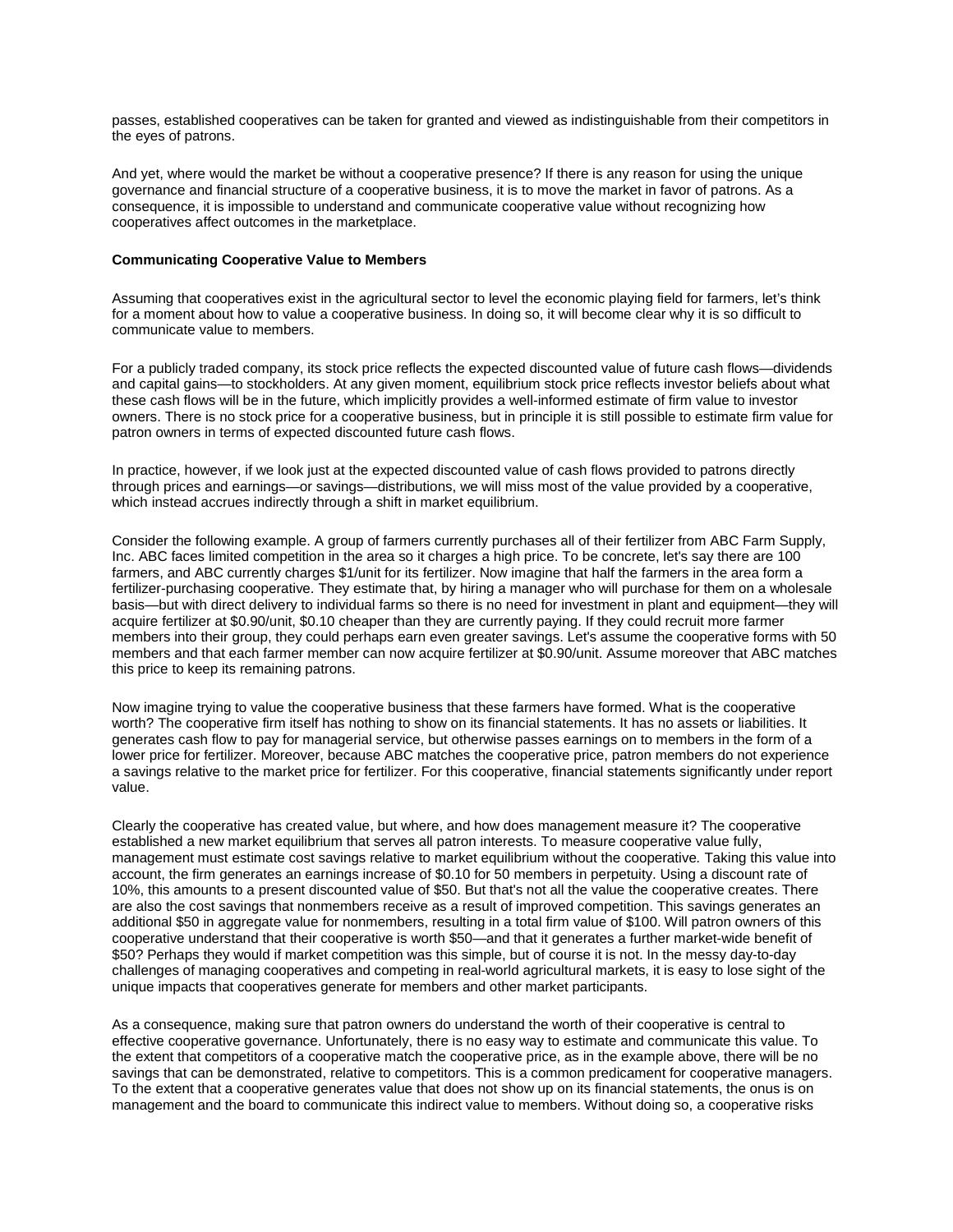becoming just another business to its patron owners, but straddled with the managerial handicaps associated with operating on a cooperative basis.

### **Implications for Board Governance**

The special value created by cooperatives points to a unique role for cooperative directors as ambassadors to patrons and the public at large. In addition to the standard roles of directors in noncooperative firms—monitoring and advising management—cooperative directors must also communicate unique impacts effectively.

Traditionally, the democratic governance process of cooperative enterprise is interpreted as a representational mechanism. Elected members whose responsibility is to protect local interests in firm-level strategic decisions represent regional interests on the board. However, this view clashes with the fiduciary responsibility each board member has to protect cooperative interests at the corporate level. It is easy to think of examples where preserving regional interests comes into direct conflict with corporate survival. From the perspective of managing a business, accommodating regional interests seemingly is a handicap that limits strategic flexibility.

However, there is a countervailing benefit: democratic governance with regional representation by patrons provides a unique capacity to seek maximal market share while offering a credible claim for protecting patron interests at the corporate level. If the patron population is represented on the board with full authority to direct corporate policy, members can be assured that any market power exercised by the cooperative is to their favor. Further, in instances where the market power exercised by a cooperative is not immediately apparent, patron board members can offer a credible insider view of industry competition. By explaining to members how their cooperative nudges the market in favor of patron economic interests, they can further establish patron loyalty.

Of course, there will always be limits to how far a given cooperative can push its market boundaries. Inevitably, expanding regional and sectoral coverage leads to more diversity among patron owners. To achieve maximal scale efficiency and market impact, cooperative leaders must recognize and justify differential treatment of patron owners based on their relative contributions to the firm. Attracting new members from a different region, for example, may require offering prices that are superior to those provided to existing members. When some existing members object that doing so is not fair, as inevitably they will, it is the responsibility of leadership to explain why fair can often mean unequal, and how current membership will benefit from adding new membership. Similarly, when closing a local supply or receiving facility increases aggregate scale efficiency, those who benefit directly might consider compensating former users of those assets for their loss. An effective board will not let local interests interfere with strategic initiatives that generate net gains—it will use local representatives to help identify mutually acceptable terms of trade among patron owners.

From this perspective, rather than view governance as a bottom-up representational process, perhaps it is useful to think of it as an effective organizational strategy to build and sustain patron loyalty. Under this view, cooperative leaders should take care to recruit board members who will be effective ambassadors, and then take the time to develop a corporate strategy collectively. If each board member contributes to that strategy, and feels ownership of it, collectively the board can be a powerful advocate for the cooperative among patrons.

Recruiting effective board members is a practical challenge for cooperative managers and directors. Elections for board seats often are not competitive (Reynolds, 2004). The panel of cooperative experts cited by others in this special theme identified recruiting new directors as the most important governance issue facing cooperatives. The additional data reported in Bond and Bhuyan in their article in this theme suggests that the problem is most acute among younger patrons.

Participating on a board requires significant time, and exposes members to financial and legal risk. Viewing board participation as an economic choice, there must be some compensation for these costs to attract new members. In public-stock companies, board members are normally salaried with benefits and performance-based pay. Further, there are substantial nonmonetary benefits that accrue from the opportunity to strengthen and expand productive social networks. Farmer cooperatives typically do not pay salaries to directors, and the potential networking benefits from participating arguably are more limited.

Individual farmers do have an economic interest in participating on the board as patron owners, but collectively they face a free-riding problem. One potential solution is greater pay. While seemingly an obvious solution, there are likely less obvious, but nevertheless good, reasons why most cooperatives do not choose to pay their directors significant salaries. Complementary with pay is investing significantly in recruitment, and providing public recognition for board